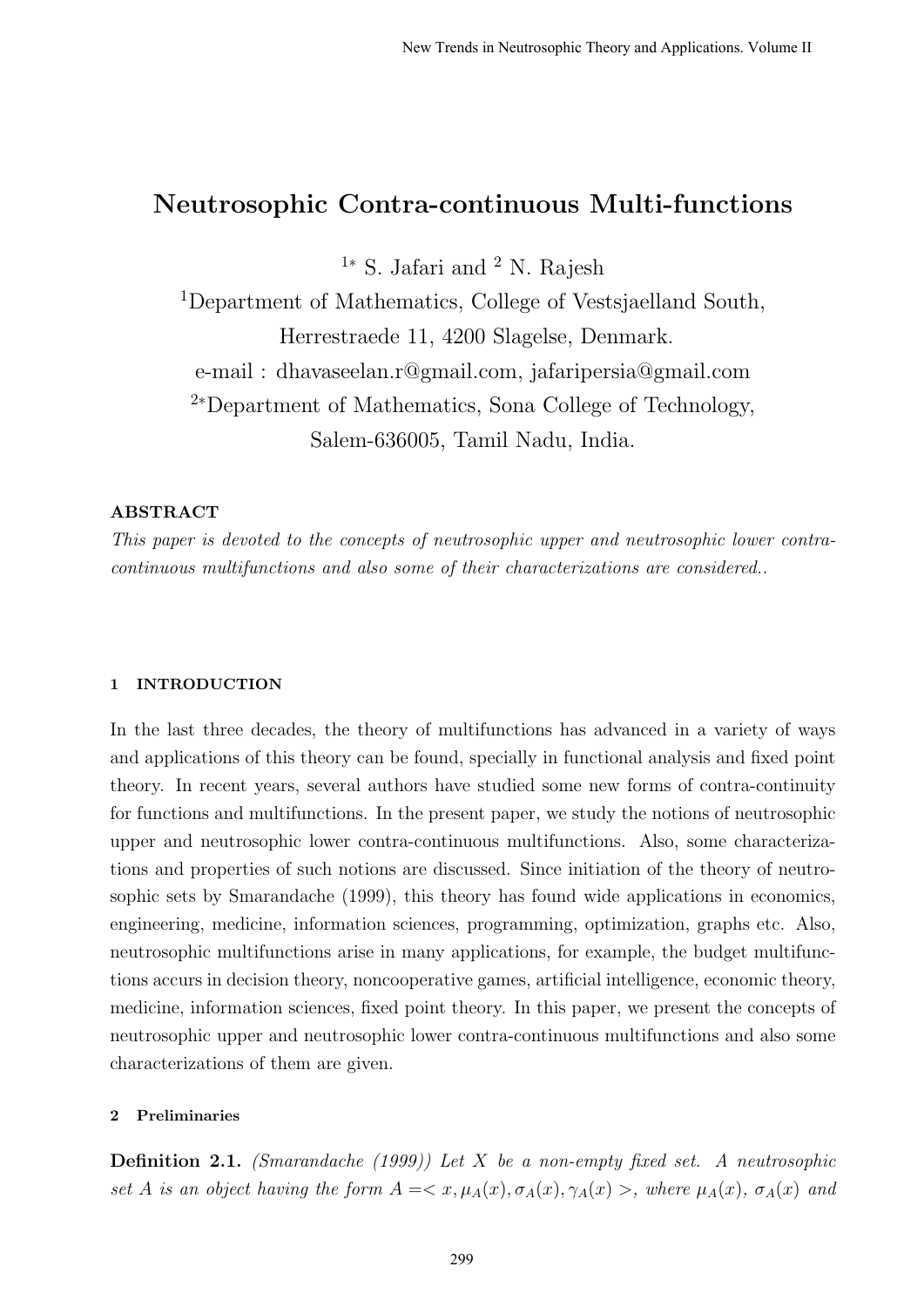$\gamma_A(x)$  which represent the degree of member ship function, the degree of indeterminacy, and the degree of non-membership, respectively of each element  $x \in X$  to the set A.

Definition 2.2. (Salama and Alblowi (2012)) A neutrosophic topology on a nonempty set X is a family  $\tau$  of neutrosophic subsets of X which satisfies the following three conditions:

- 1.  $0, 1 \in \tau$ ,
- 2. If  $g, h \in \tau$ , their  $g \wedge h \in \tau$ ,
- 3. If  $f_i \in \tau$  for each  $i \in I$ , then  $\vee_{i \in I} f_i \in \tau$ .

The pair  $(X, \tau)$  is called a neutrosophic topological space.

**Definition 2.3.** Members of  $\tau$  are called neutrosophic open sets and complement of neutrosophic open sets are called neutrosophic closed sets, where the complement of a neutrosophic set A, denoted by  $A^c$ , is  $1 - A$ .

## 3 NEUTROSOPHIC UPPER AND LOWER CONTRA-CONTINUOUS MULTIFUNC-**TIONS**

**Definition 3.1.** Let  $(X, \tau)$  be a topological space in the classical sense and  $(Y, \sigma)$  be a neutrosophic topological space. Then  $F: (X, \tau) \to (Y, \sigma)$  is called a neutrosophic multifunction if and only if for each  $x \in X, F(x)$  is a neutrosophic set in Y.

**Definition 3.2.** For a neutrosophic multifunction  $F : (X, \tau) \to (Y, \sigma)$ , the upper inverse  $F^+(\lambda)$  and lower inverse  $F^-(\lambda)$  of a neutrosophic set  $\lambda$  in Y are defined as follows:  $F^+(\lambda) = \{x \in X : F(x) \subset \lambda\}$  and  $F^-(\lambda) = \{x \in X : F(x)q\lambda\}.$ 

**Lemma 3.3.** For a fuzzy multifunction  $F: (X, \tau) \to (Y, \sigma)$ , we have  $F^-(1-\lambda) = X - F^+(\lambda)$ for any neutrosophic set  $\lambda$  in Y.

**Definition 3.4.** A neutrosophic multifunction  $F : (X, \tau) \to (Y, \sigma)$  is called neutrosophic lower contra-continuous if for any neutrosophic closed set A in Y with  $x \in F^{-}(A)$ , there exists an open set B in X containing x such that  $B \subset F^{-}(A)$ .

**Definition 3.5.** A neutrosophic multifunction  $F : (X, \tau) \to (Y, \sigma)$  is called neutrosophic upper contra-continuous if for each neutrosophic closed set A in Y with  $x \in F^+(A)$ , there exists an open set B in X containing x such that  $B \subset F^+(A)$ .

**Theorem 3.6.** The following are equivalent for a neutrosophic multifunction  $F : (X, \tau) \rightarrow$  $(Y, \sigma)$ :

- 1. F is neutrosophic upper contra-continuous,
- 2. For each neutrosophic closed set A and  $x \in X$  such that  $F(x) \subset A$ , there exists an open set B containing x such that if  $y \in B$ , then  $F(y) \subset A$ ,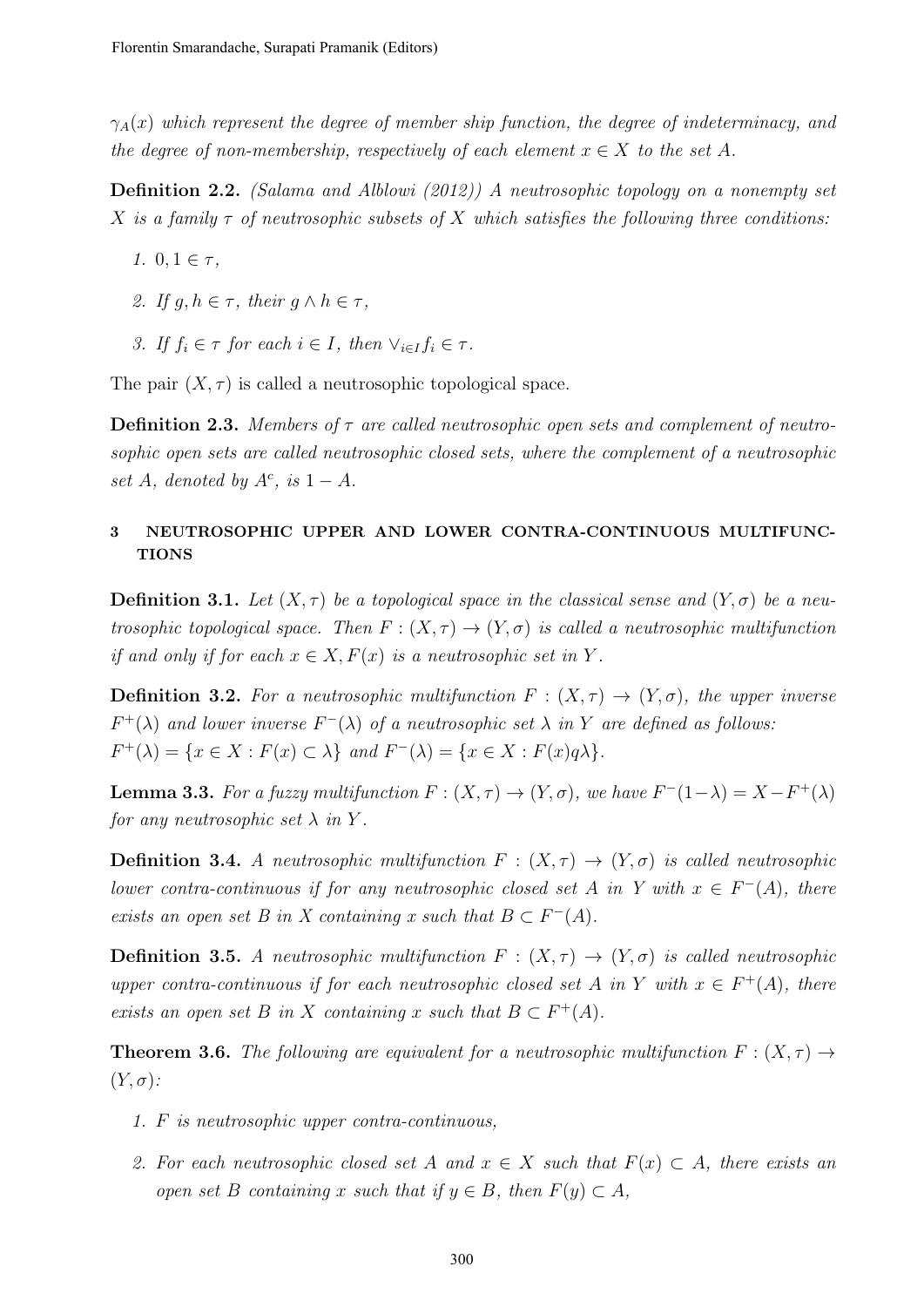- 3.  $F^+(A)$  is open for any neutrosophic closed set A in Y,
- 4.  $F^{-}(B)$  is closed for any neutrosophic open set B in Y.

*Proof.* (1)  $\Rightarrow$  (2): Obvious.

 $(1) \Rightarrow (3)$ : Let A be any neutrosophic closed set in Y and  $x \in F^+(A)$ . By (1), there exists an open set  $A_x$  containing x such that  $A_x \subset F^+(A)$ . Thus,  $x \in \text{Int}(F^+(A))$  and hence  $F^+(A)$ is an open set in X.

 $(3) \Rightarrow (4)$ : Let A be a neutrosophic open set in Y. Then Y \A is a neutrosophic closed set in Y. By (3),  $F^+(Y \setminus A)$  is open. Since  $F^+(1 \setminus A) = X \setminus F^-(A)$ , then  $F^-(A)$  is closed in X.  $(4) \Rightarrow (3)$ : It is similar to that of  $(3) \Rightarrow (4)$ .

 $(3) \Rightarrow (1)$ : Let A be any neutrosophic closed set in Y and  $x \in F^+(A)$ . By  $(3)$ ,  $F^+(A)$  is an open set in X. Take  $B = F^+(A)$ . Then,  $B \subset F^+(A)$ . Thus, F is neutrosophic upper contra-continuous.  $\Box$ 

**Definition 3.7.** The set ∧{ $A \in \tau : B \subset A$ } is called the neutrosophic kernel of a neutrosophic set A in a neutrosophic topological space  $(X, \tau)$  and is denoted by  $Ker(A)$ .

**Lemma 3.8.** If  $A \in \tau$  rfor a neutrosophic set A in a neutrosophic topological space  $(X, \tau)$ , then  $A = Ker(A)$ .

**Theorem 3.9.** Let  $F : (X, \tau) \to (Y, \sigma)$  be a neutrosophic multifunction. If  $Cl(F^{-}(A)) \subset$  $F^-(Ker(A))$  for any neutrosophic set A in Y, then F is neutrosophic upper contra-continuous.

*Proof.* Suppose that  $Cl(F^{-}(A)) \subset F^{-}(Ker(A))$  for every neutrosophic set A in Y. Let B  $\sigma$ . By Lemma 3.8, Cl(F<sup>-</sup>(B)) ⊂ F<sup>-</sup>(Ker(B)) = F<sup>-</sup>(B). This implies that Cl((F<sup>-</sup>(B)) =  $F^{-}(B)$  and hence  $F^{-}(B)$  is closed in X. Thus, by Theorem 3.6, F is neutrosophic upper contra-continuous.  $\Box$ 

**Definition 3.10.** A neutrosophic multifunction  $F: (X, \tau) \to (Y, \sigma)$  is called

- 1. neutrosophic lower semi-continuous if for any neutrosophic open subset  $A \subset Y$  with  $x \in F^{-}(A)$ , there exists an open set B in X containing x such that  $B \subset F^{-}(A)$ .
- 2. neutrosophic upper semi-continuous if for any neutrosophic open subset  $A \subset Y$  with  $x \in F^+(A)$ , there exists an open set B in X containing x such that  $B \subset F^+(A)$ .

Remark 3.11. The notions of neutrosophic upper contra-continuous multifunctions and neutrosophic upper semi-continuous multifunctions are independent as shown in the following examples.

Example 3.12. Let  $X = \{a, b, c\}, \tau = \{X, \emptyset, \{a\}\}$  and  $Y = [0, 1], \sigma = \{Y, 0, A, B, C\},\$ where  $A(y) = 0.5, 0, 0.5 >$ ,  $B(y) = 0.6, 0, 0.4 >$  and  $C(y) = 0.7, 0, 0.3 >$  for  $y \in Y$ . Define a neutrosophic multifunction as follows:  $F(a) = A$ ,  $F(b) = B$ ,  $F(c) = C$ . Then the neutrosophic multifunction  $F: (X, \tau) \to (Y, \sigma)$  is neutrosophic upper contra-continuous but it is not neutrosophic upper semi-continuous.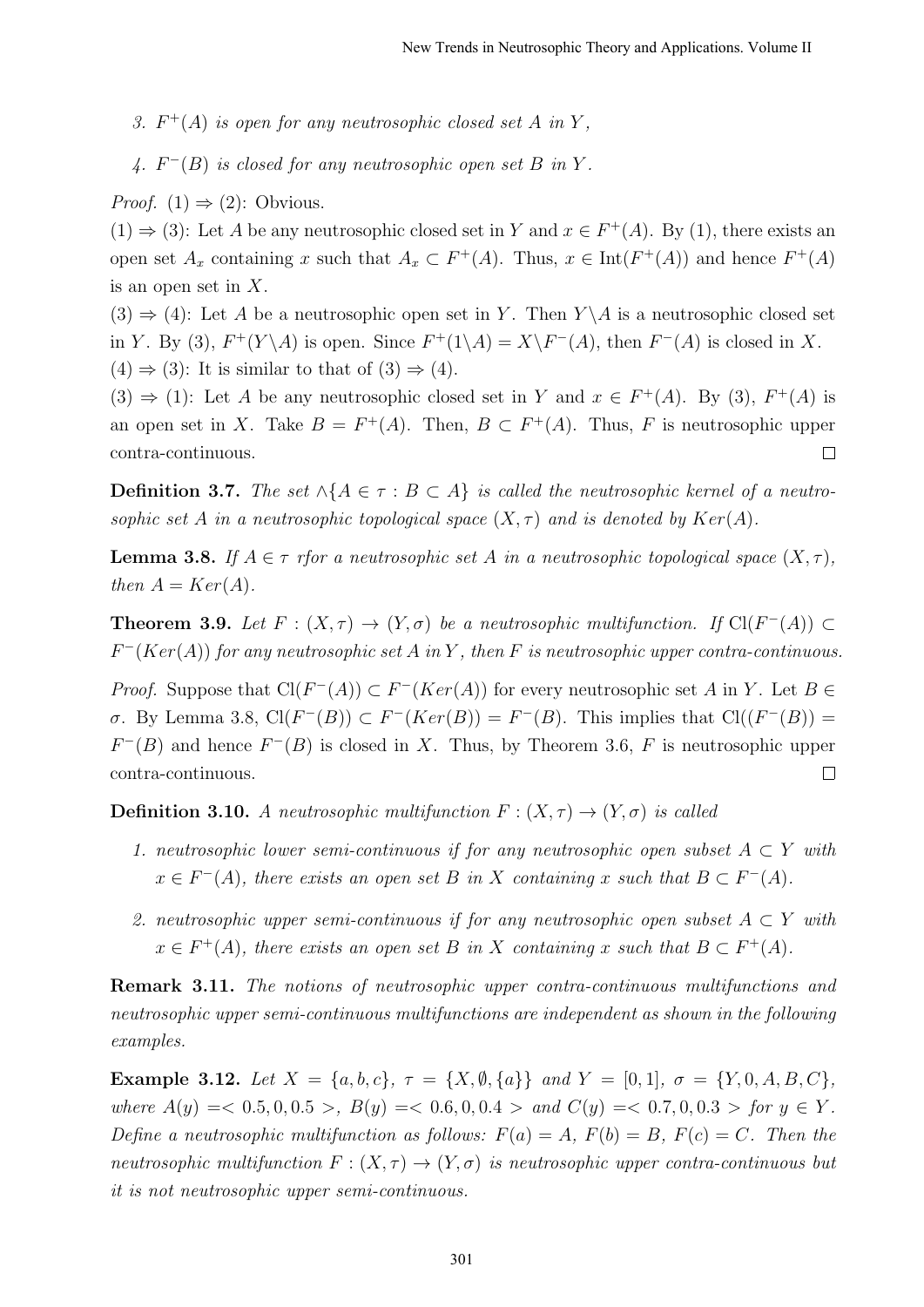Example 3.13. Let  $X = \{a, b, c\}$ ,  $\tau = \{X, \emptyset, \{b, c\}\}$  and  $Y = [0, 1]$ ,  $\sigma = \{Y, 0, A, B, C\}$ , where  $A(y) = 0.3, 0, 0.7 > B(y) = 0.2, 0, 0.8 > C(y) = 0.6, 0, 0.4 > D(y) = 0.6$ 0.4, 0, 0.6 >, and  $E(y) = 0.5$ , 0, 0.5 > for  $y \in Y$ . Define a neutrosophic multifunction as follows:  $F(a) = D$ ,  $F(b) = E$ ,  $F(c) = C$ . Then the neutrosophic multifunction F:  $(X, \tau) \rightarrow (Y, \sigma)$  is neutrosophic upper semi-continuous, but it is not neutrosophic upper contra-continuous.

**Theorem 3.14.** The following are equivalent for a neutrosophic multifunction  $F : (X, \tau) \rightarrow$  $(Y, \sigma)$ :

- 1. F is neutrosophic lower contra-continuous,
- 2. For each neutrosophic closed set A and  $x \in X$  such that  $F(x)qA$ , there exists an open set B containing x such that if  $y \in B$ , then  $F(y)qA$ ,
- 3.  $F^{-}(A)$  is open for any neutrosophic closed set A in Y,
- 4.  $F^+(B)$  is closed for any neutrosophic open set B in Y.

Proof. It is similar to that of Theorem 3.6.

**Theorem 3.15.** For a neutrosophic multifunction  $F : (X, \tau) \to (Y, \sigma)$ , if  $Cl(F^+(A)) \subset$  $F^+(Ker(A))$  for every neutrosophic set A in Y, then F is neutrosophic lower contra-continuous.

*Proof.* Suppose that  $Cl(F^+(A)) \subset F^+(Ker(A))$  for every neutrosophic set A in Y. Let  $A \in \sigma$ . We have  $Cl(F^+(A)) \subset F^+(Ker(A)) = F^+(A)$ . Thus,  $Cl(F^+(A)) = F^+(A)$  and hence  $F^+(A)$  is closed in X. Then F is neutrosophic lower contra-continuous.  $\Box$ 

**Definition 3.16.** Given a family  $\{F_i : (X, \tau) \to (Y, \sigma) : i \in I\}$  of neutrosophic multifunctions, we define the union  $\bigvee_{i\in I} F_i$  and the intersection  $\bigwedge_{i\in I} F_i$  as follows:  $\bigvee_{i\in I} F_i : (X,\tau) \to (Y,\sigma)$ ,  $(\bigvee_{i\in I} F_i)(x) = \bigvee_{i\in I} F_i(x)$  and  $\bigwedge_{i\in I} F_i : (X, \tau) \to (Y, \sigma), (\bigwedge_{i\in I} F_i)(x) = \bigwedge_{i\in I} F_i(x)$ .

**Theorem 3.17.** If  $F_i: X \to Y$  are neutrosophic upper contra-continuous multifunctions for  $i = 1, 2, ..., n$ , then  $\bigvee_{i \in I}^n F_i$  is a neutrosophic upper contra-continuous multifunction.

*Proof.* Let A be a neutrosophic closed set of Y. We will show that  $(\bigvee_{i \in I}^n F_i)^+(A) = \{x \in X :$  $\bigvee_{i\in I}^{n} F_i(x) \subset A$  is open in X. Let  $x \in \bigvee_{i\in I}^{n} F_i$  + (A). Then  $F_i(x) \subset A$  for  $i = 1, 2, ..., n$ . Since  $\overline{F}_i: X \to Y$  is neutrosophic upper contra-continuous multifunction for  $i = 1, 2, ..., n$ , then there exists an open set  $U_x$  containing x such that for all  $z \in U_x$ ,  $F_i(z) \subset A$ . Let  $U = \bigcup_{i \in I}^n U_x$ . Then  $U \subset (\bigvee_{i \in I}^n F_i)^+(A)$ . Thus,  $(\bigvee_{i \in I}^n F_i)^+(A)$  is open and hence  $\bigvee_{i \in I}^n F_i$  is a neutrosophic upper contra-continuous multifunction.  $\Box$ 

**Lemma 3.18.** Let  $\{A_i\}_{i\in I}$  be a family of neutrosophic sets in a neutrosophic topological space X. Then a neutrosophic point x is quasi-coincident with  $\vee A_i$  if and only if there exists an  $i_0 \in I$  such that  $xqA_{i_0}$ .

 $\Box$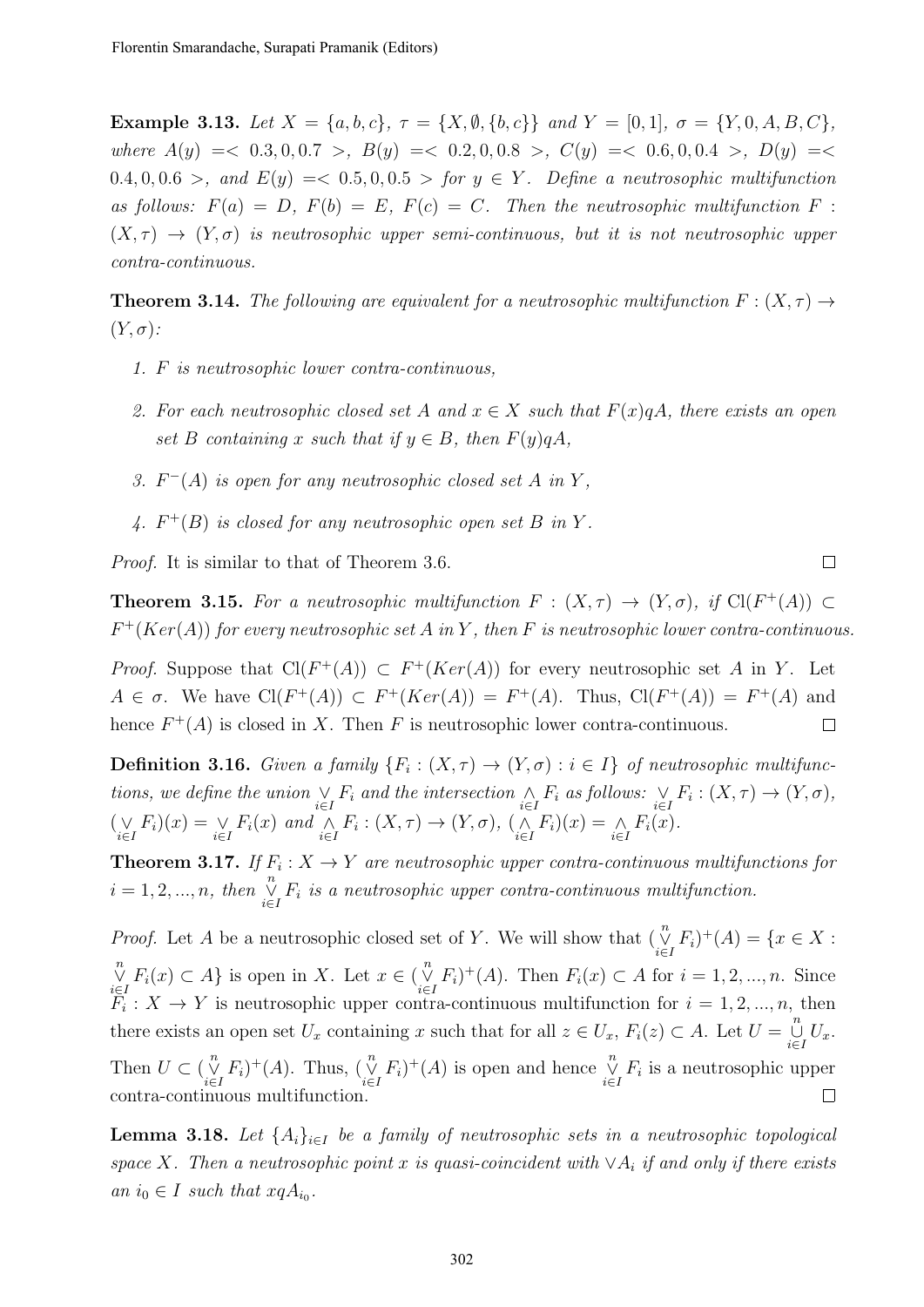**Theorem 3.19.** If  $F_i: X \to Y$  are neutrosophic lower contra-continuous multifunctions for  $i = 1, 2, ..., n$ , then  $\bigvee_{i \in I}^n F_i$  is a neutrosophic lower contra-continuous multifunction.

*Proof.* Let A be a neutrosophic closed set of Y. We will show that  $(\bigvee_{i \in I}^n F_i)^-(A) = \{x \in X :$  $\left(\bigvee_{i\in I}^{n} F_i\right)(x)qA\}$  is open in X. Let  $x \in \left(\bigvee_{i\in I}^{n} F_i\right)^-(A)$ . Then  $\left(\bigvee_{i\in I}^{n} F_i\right)(x)qA$  and hence  $F_{i0}(x)qA$ for an  $i_0$ . Since  $F_i: X \to Y$  is neutrosophic lower contra-continuous multifunction, there exists an open set  $U_x$  containing x such that for all  $z \in U$ ,  $F_{i0}(z)qA$ . Then  $\left(\bigvee_{i \in I}^n F_i\right)(z)qA$  and hence  $U \subset (\bigvee_{i\in I}^n F_i)^-(A)$ . Thus,  $(\bigvee_{i\in I}^n F_i)^-(A)$  is open and hence  $\bigvee_{i\in I}^n F_i$  is a neutrosophic lower contra-continuous multifunction.  $\Box$ 

**Theorem 3.20.** Let  $F: (X, \tau) \to (Y, \sigma)$  be a neutrosophic multifunction and  $\{U_i : i \in I\}$ be an open cover for  $X$ . Then the following are equivalent:

- 1.  $F_i = F_{|U_i}$  is a neutrosophic lower contra-continuous multifunction for all  $i \in I$ ,
- 2. F is neutrosophic lower contra-continuous.

*Proof.* (1)  $\Rightarrow$  (2): Let  $x \in X$  and A be a neutrosophic closed set in Y with  $x \in F^{-}(A)$ . Since  $\{U_i : i \in I\}$  is an open cover for X, then  $x \in U_{i0}$  for an  $i_0 \in I$ . We have  $F(x) = F_{i0}(x)$ and hence  $x \in F_{i0}^$  $i_{i0}^{-}(A)$ . Since  $F_{|U_i}$  is neutrosophic lower contra-continuous, there exists an open set  $B = G \cap U_{i0}$  in  $U_{i0}$  such that  $x \in B$  and  $F^{-}(A) \cap U_{i0} = F_{|U_i}(A) \supset B = G \cap U_{i0}$ , where G is open in X. We have  $x \in B = G \cap U_{i0} \subset F_{[U]}^ U_{|U_i0}(A) = F^{-}(A) \cap U_{i0} \subset F^{-}(A).$ Hence,  $F$  is neutrosophic lower contra-continuous.

 $(2) \Rightarrow (1)$ : Let  $x \in X$  and  $x \in U_i$ . Let A be a neutrosophic closed set in Y with  $F_i(x)qA$ . Since F is lower contra-continuous and  $F(x) = F_i(x)$ , there exists an open set U containing x such that  $U \subset F^{-}(A)$ . Take  $B = U_i \cap U$ . Then B is open in  $U_i$  containing x. We have  $B \subset F^{-i}(A)$ . Thus  $F_i$  is a neutrosophic lower contra-continuous.  $\Box$ 

**Theorem 3.21.** Let  $F : (X, \tau) \to (Y, \sigma)$  be a neutrosophic multifunction and  $\{U_i : i \in I\}$ be an open cover for  $X$ . Then the following are equivalent:

- 1.  $F_i = F_{|U_i}$  is a neutrosophic upper contra-continuous multifunction for all  $i \in I$ ,
- 2. F is neutrosophic upper contra-continuous.

Proof. It is similar to that of Theorem 3.20.

Recall that for a multifunction  $F_1 : (X, \tau) \to (Y, \sigma)$  and a neutrosophic multifunction  $F_2$ :  $(Y, \sigma) \to (Z, \eta)$ , the neutrosophic multifunction  $F_2 \circ F_1 : (X, \tau) \to (Z, \eta)$  is defined by  $(F_2 \circ F_1)(x) = F_2(F_1(x))$  for  $x \in X$ .

**Definition 3.22.** Let X and Y be topological spaces. A multifunction  $F : (X, \tau) \to (Y, \sigma)$ is called

 $\Box$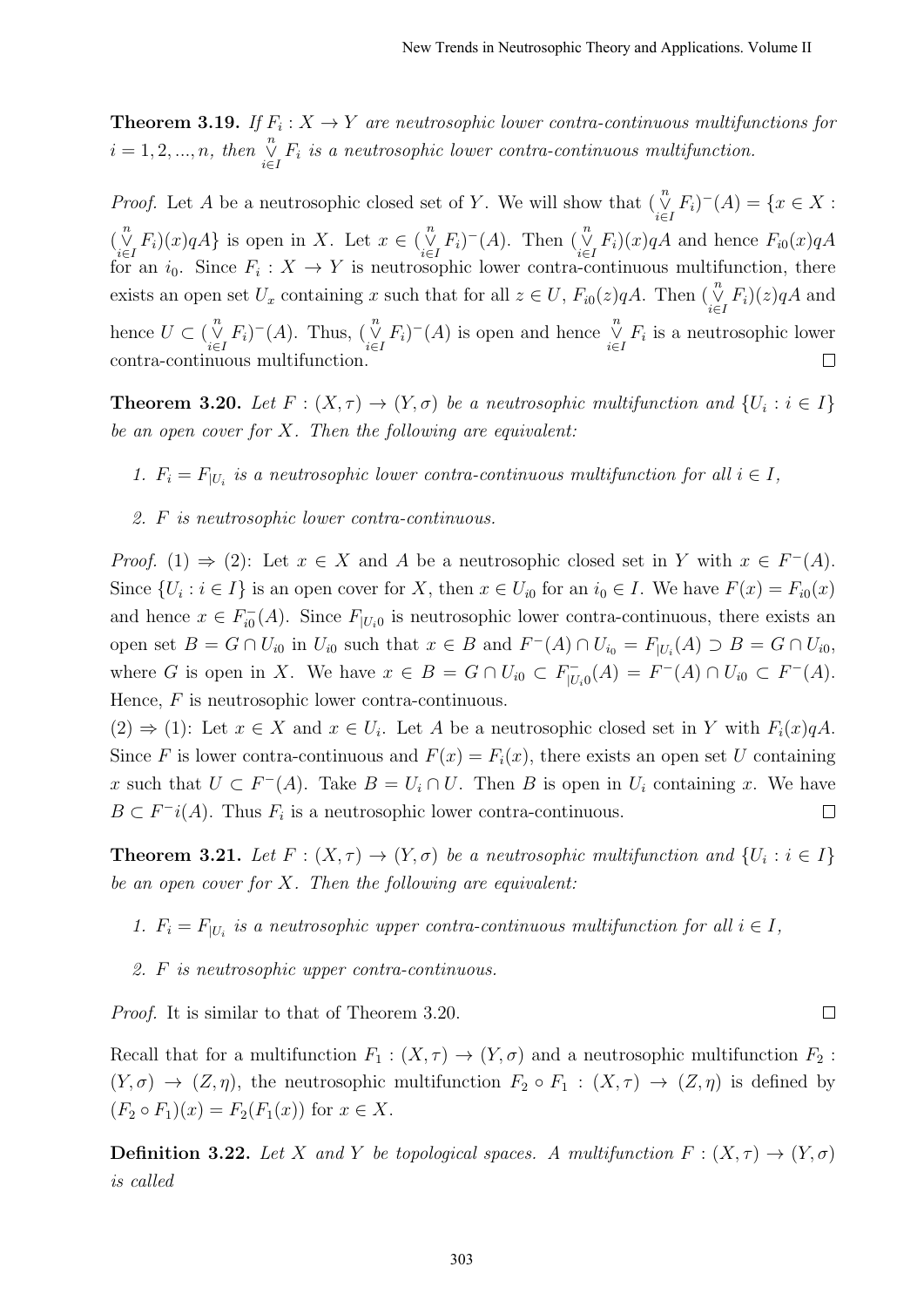- 1. lower semi-continuous if for any open subset  $A \subset Y$  with  $x \in F^{-}(A)$ , there exists an open set B in X containing x such that  $B \subset F^{-}(A)$ .
- 2. upper semi-continuous if for any open subset  $A \subset Y$  with  $x \in F^+(A)$ , there exists an open set B in X containing x such that  $B \subset F^+(A)$ .

**Theorem 3.23.** If  $F_1: X \to Y$  is an upper semi-continuous multifunction, where X and Y are topological spaces and  $F_2: Y \to Z$  is a neutrosophic upper contra-continuous multifunction, where Z is a neutrosophic topological space, then  $F_2 \circ F_1$  is neutrosophic upper contra-continuous.

*Proof.* Let  $x \in X$  and A be a neutrosophic closed set in Z. We have  $(F_2 \circ F_1)^+(A)$  $F_1^+(F_2^+(A))$ . Since  $F_2$  is neutrosophic upper contra-continuous,  $F_2^+(A)$  is open in Y. Since  $F_1$  is upper semi-continuous,  $F_1^+(F_2^+(A)) = (F_2 \circ F_1)^+(A)$  is open in X. Thus,  $F_2 \circ F_1$  is neutrosophic upper contra-continuous.  $\Box$ 

Definition 3.24. A neutrosophic set A in a neutrosophic topological space X is called:

- 1. a neutrosophic cl-neighbourhood of a neutrosophic point x in X if there exists a neutrosophic closed set B in X such that  $x \in B \subset A$ .
- 2. a neutrosophic cl-neighbourhood of a neutrosophic set B in X if there exists a neutrosophic closed set C in X such that  $B \subset C \subset A$ .

**Theorem 3.25.** If  $F : (X, \tau) \to (Y, \sigma)$  is a neutrosophic upper contra-continuous multifunction, then for each point x of X and each neutrosophic cl-neighbourhood A of  $F(x)$ ,  $F^+(A)$ is a neighbourhood of x.

*Proof.* Let  $x \in X$  and A be a neutrosophic cl-neighbourhood of  $F(x)$ . There exists a neutrosophic closed set B in Y such that  $F(x) \subset B \subset A$ . We have  $x \in F^+(B) \subset F^+(A)$ . Since  $F^+(B)$  is an open set,  $F^+(A)$  is a neighbourhood of x.  $\Box$ 

**Remark 3.26.** A subset A of a topological space  $(X, \tau)$  can be considered as a neutrosophic set with characteristic function defined by

$$
A(x) = \begin{cases} 1 & \text{if } x \in A \\ 0 & \text{if } x \notin A. \end{cases}
$$

Let  $(Y, \sigma)$  be a neutrosophic topological space. The neutrosophic sets of the form  $A \times B$  with  $A \in \tau$  and  $B \in \sigma$  form a basis for the product neutrosophic topology  $\tau \times \sigma$  on  $X \times Y$ , where for any  $(x, y) \in X \times Y$ ,  $(A \times B)(x, y) = min\{A(x), B(y)\}.$ 

**Definition 3.27.** For a neutrosophic multifunction  $F : (X, \tau) \to (Y, \sigma)$ , the neutrosophic graph multifunction  $G_F: X \to X \times Y$  of F is defined by  $G_F(x) = x_1 \times F(x)$  for every  $x \in X$ .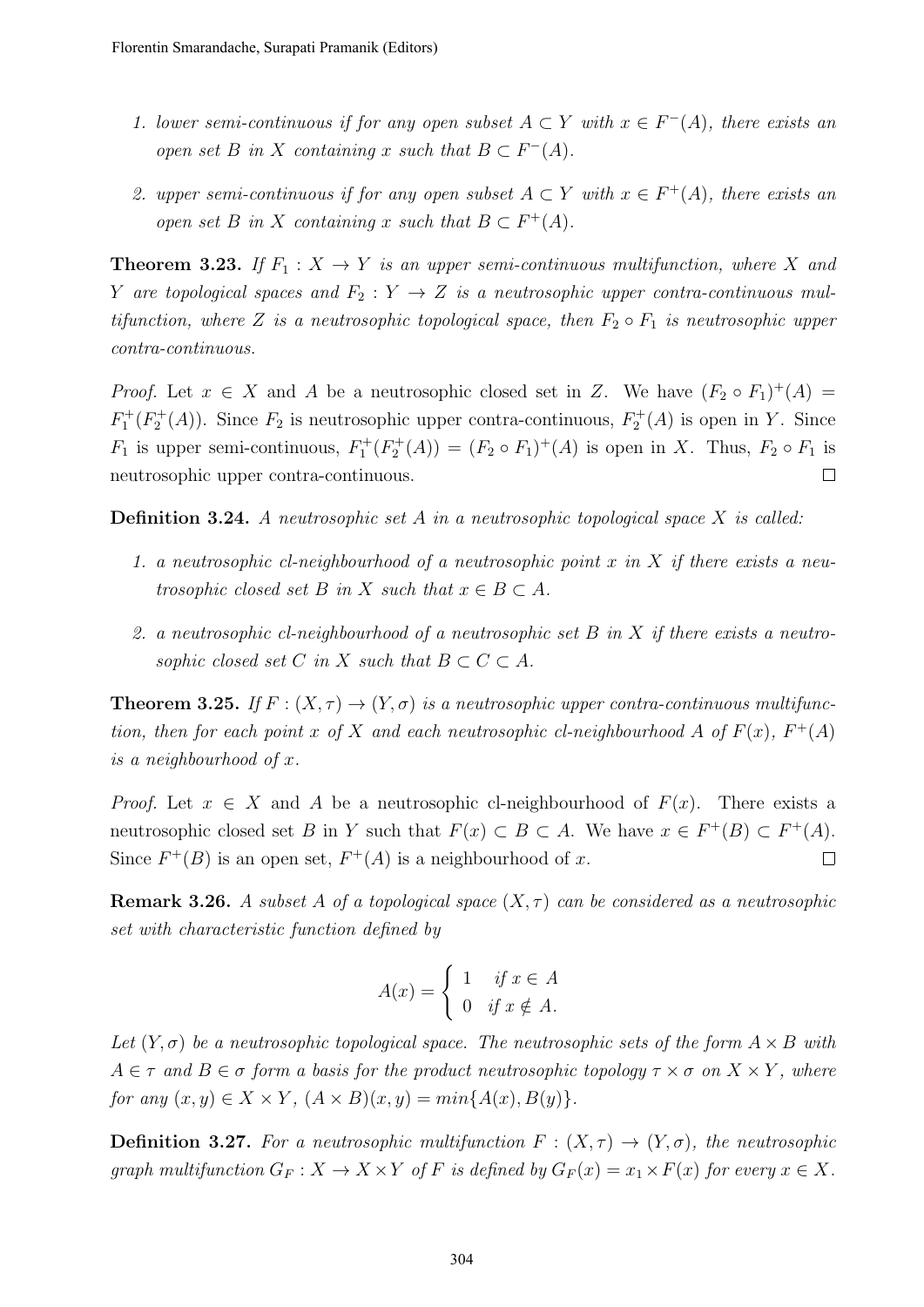**Theorem 3.28.** If the neutrosophic graph multifunction  $G_F$  of a neutrosophic multifunction  $F:(X,\tau) \to (Y,\sigma)$  is neutrosophic lower contra-continuous, then F is neutrosophic lower contra-continuous.

*Proof.* Suppose that  $G_F$  is neutrosophic lower contra-continuous and  $x \in X$ . Let A be a neutrosophic closed set in Y such that  $F(x)qA$ . Then there exists  $y \in Y$  such that  $(F(x))(y) + A(y) > 1$ . Then  $(G_F(x))(x, y) + (X \times A)(x, y) = (F(x))(y) + A(y) > 1$ . Hence,  $G_F(x)q(X \times A)$ . Since  $G_F$  is neutrosophic lower contra-continuous, there exists an open set B in X such that  $x \in B$  and  $G_F(b)q(X \times A)$  for all  $b \in B$ . Let there exists  $b_0 \in B$  such that  $F(b_0)qA$ . Then for all  $y \in Y$ ,  $(F(b_0))(y) + A(y) < 1$ . For any  $(a, c) \in$  $X \times Y$ , we have  $(G_F(b_0))(a, c) \subset (F(b_0))(c)$  and  $(X \times A)(a, c) \subset A(c)$ . Since for all  $y \in Y$ ,  $(F(b_0))(y) + A(y) < 1, (G_F(b_0))(a, c) + (X \times A)(a, c) < 1.$  Thus,  $G_F(b_0)q(X \times A)$ , where  $b_0 \in B$ . This is a contradiction since  $G_F(b)q(X \times A)$  for all  $b \in B$ . Hence, F is neutrosophic lower contra-continuous.  $\Box$ 

**Theorem 3.29.** If the neutrosophic graph multifunction  $G_F$  of a neutrosophic multifunction  $F: X \to Y$  is neutrosophic upper contra-continuous, then F is neutrosophic upper contracontinuous.

*Proof.* Suppose that  $G_F$  is neutrosophic upper contra-continuous and let  $x \in X$ . Let A be neutrosophic closed in Y with  $F(x) \subset A$ . Then  $G_F(x) \subset X \times A$ . Since  $G_F$  is neutrosophic upper contra-continuous, there exists an open set B containing x such that  $G_F(B) \subset X \times A$ . For any  $b \in B$  and  $y \in Y$ , we have  $(F(b))(y) = (G_F(b))(b, y) \subset (X \times A)(b, y) = A(y)$ . Then  $(F(b))(y) \subset A(y)$  for all  $y \in Y$ . Thus,  $F(b) \subset A$  for any  $b \in B$ . Hence, F is neutrosophic  $\Box$ upper contra-continuous.

**Theorem 3.30.** Let  $F: (X, \tau) \to (Y, \sigma)$  be a neutrosophic multifunction. Then the following are equivalent:

- 1. F is neutrosophic lower contra-continuous,
- 2. For any  $x \in X$  and any net  $(x_i)_{i \in I}$  converging to x in X and each neutrosophic closed set B in Y with  $x \in F^{-}(B)$ , the net  $(x_i)_{i \in I}$  is eventually in  $F^{-}(B)$ .

*Proof.* (1)  $\Rightarrow$  (2): Let  $(x_i)$  be a net converging to x in X and B be any neutrosophic closed set in Y with  $x \in F^{-}(B)$ . Since F is neutrosophic lower contra-continuous, there exists an open set  $A \subset X$  containing x such that  $A \subset F^{-1}(B)$ . Since  $x_i \to x$ , there exists an index  $i_0 \in I$  such that  $x_i \in A$  for every  $i \geq i_0$ . We have  $x_i \in A \subset F^{-1}(B)$  for all  $i \geq i_0$ . Hence,  $(x_i)_{i\in I}$  is eventually in  $F^-(B)$ .

 $(2) \Rightarrow (1)$ : Suppose that F is not neutrosophic lower contra-continuous. There exists a point x and a neutrosophic closed set A with  $x \in F^{-}(A)$  such that  $B \nsubseteq F^{-}(A)$  for any open set  $B \subset X$  containing x. Let  $x_i \in B$  and  $x_i \notin F^{-}(A)$  for each open set  $B \subset X$  containing x. Then the neighborhood net  $(x_i)$  converges to x but  $(x_i)_{i\in I}$  is not eventually in  $F^{-}(A)$ . This is a contradiction.  $\Box$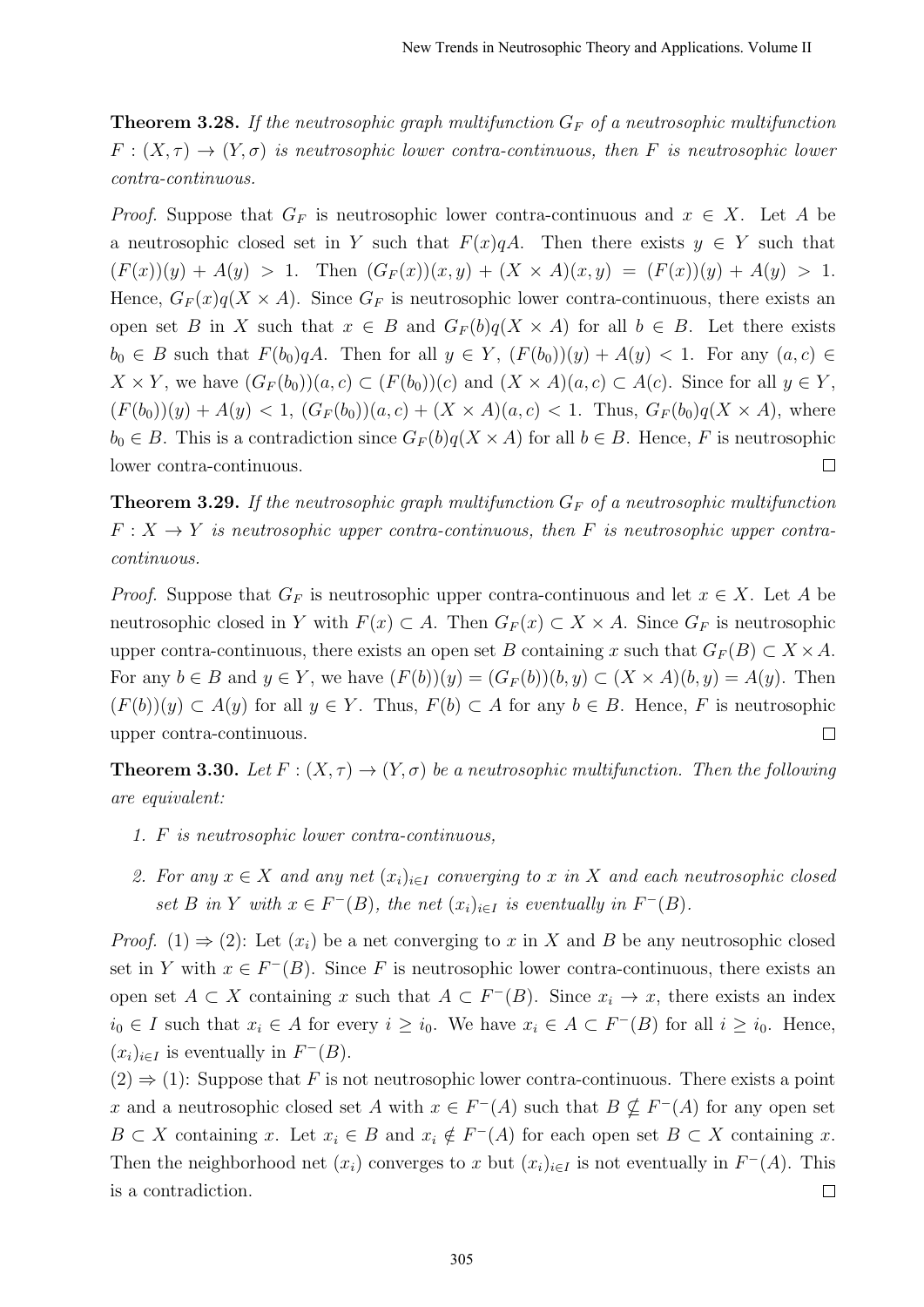**Theorem 3.31.** Let  $F: (X, \tau) \to (Y, \sigma)$  be a neutrosophic multifunction. Then the following are equivalent:

- 1. F is neutrosophic upper contra-continuous,
- 2. For any  $x \in X$  and any net  $(x_i)$  converging to x in X and any neutrosophic closed set B in Y with  $x \in F^+(B)$ , the net  $(x_i)$  is eventually in  $F^+(B)$ .

 $\Box$ 

 $\Box$ 

Proof. The proof is similar to that of Theorem 3.30.

**Theorem 3.32.** The set of all points of X at which a neutrosophic multifunction  $F$ :  $(X, \tau) \rightarrow (Y, \sigma)$  is not neutrosophic upper contra-continuous is identical with the union of the frontier of the upper inverse image of neutrosophic closed sets containing  $F(x)$ .

*Proof.* Suppose F is not neutrosophic upper contra-continuous at  $x \in X$ . Then there exists a neutrosophic closed set A in Y containing  $F(x)$  such that  $A \cap (X \backslash F^+(B)) \neq \emptyset$  for every open set A containing x. We have  $x \in \text{Cl}(X \backslash F^+(B)) = X \backslash \text{Int}(F^+(B))$  and  $x \in F^+(B)$ . Thus,  $x \in Fr(F^+(B))$ . Conversely, let B be a neutrosophic closed set in Y containing  $F(x)$ with  $x \in Fr(F^+(B))$ . Suppose that F is neutrosophic upper contra-continuous at x. There exists an open set A containing x such that  $A \subset F^+(B)$ . We have  $x \in \text{Int}(F^+(B))$ . This is a contradiction. Thus,  $F$  is not neutrosophic upper contra-continuous at  $x$ .  $\Box$ 

**Theorem 3.33.** The set of all points of X at which a neutrosophic multifunction  $F$ :  $(X, \tau) \to (Y, \sigma)$  is not neutrosophic lower contra-continuous is identical with the union of the frontier of the lower inverse image of neutrosophic closed sets which are quasi-coincident with  $F(x)$ .

Proof. It is similar to that of Theorem 3.32.

Definition 3.34. A neutrosophic topological space X is called neutrosophic strongly S-closed if every neutrosophic closed cover of X has a finite subcover.

**Theorem 3.35.** Let  $F : (X, \tau) \to (Y, \sigma)$  be a neutrosophic upper contra-continuous surjective multifunction. Suppose that  $F(x)$  is neutrosophic strongly S-closed for each  $x \in X$ . If X is compact, then Y is neutrosophic strongly S-closed.

*Proof.* Let  $\{A_k\}_{k\in I}$  be a neutrosophic closed cover of Y. Since  $F(x)$  is neutrosophic strongly S-closed for any  $x \in X$ , there exists a finite subset  $I_x$  of I such that  $F(x) \subset \bigvee_{k \in I_x} A_k$ . Take  $A_x = \bigvee_{k \in I_x} A_k$ . Since F is neutrosophic upper contra-continuous, there exists a neutrosophic open set  $U_x$  of X containing x such that  $F(U_x) \subset A_x$ . Then  $\{U_x\}_{x \in X}$  is an open cover of X. Since X is compact, there exist  $x_1, x_2, x_3, ..., x_n$  in X such that  $X = \bigcup_{i=1}^n U_{x_i}$ . We have  $Y = F(X) = F(\bigcup_{i=1}^{n} U_{x_i}) \leq \bigvee_{i=1}^{n} F(U_{x_i}) \leq \bigvee_{i=1}^{n} U_{x_i} A_{x_i} = \bigvee_{i=1}^{n} \bigvee_{k \in I}$  $U_k$ . Thus, Y is neutrosophic  $k \in I_{x_i}$ strongly S-closed.  $\Box$